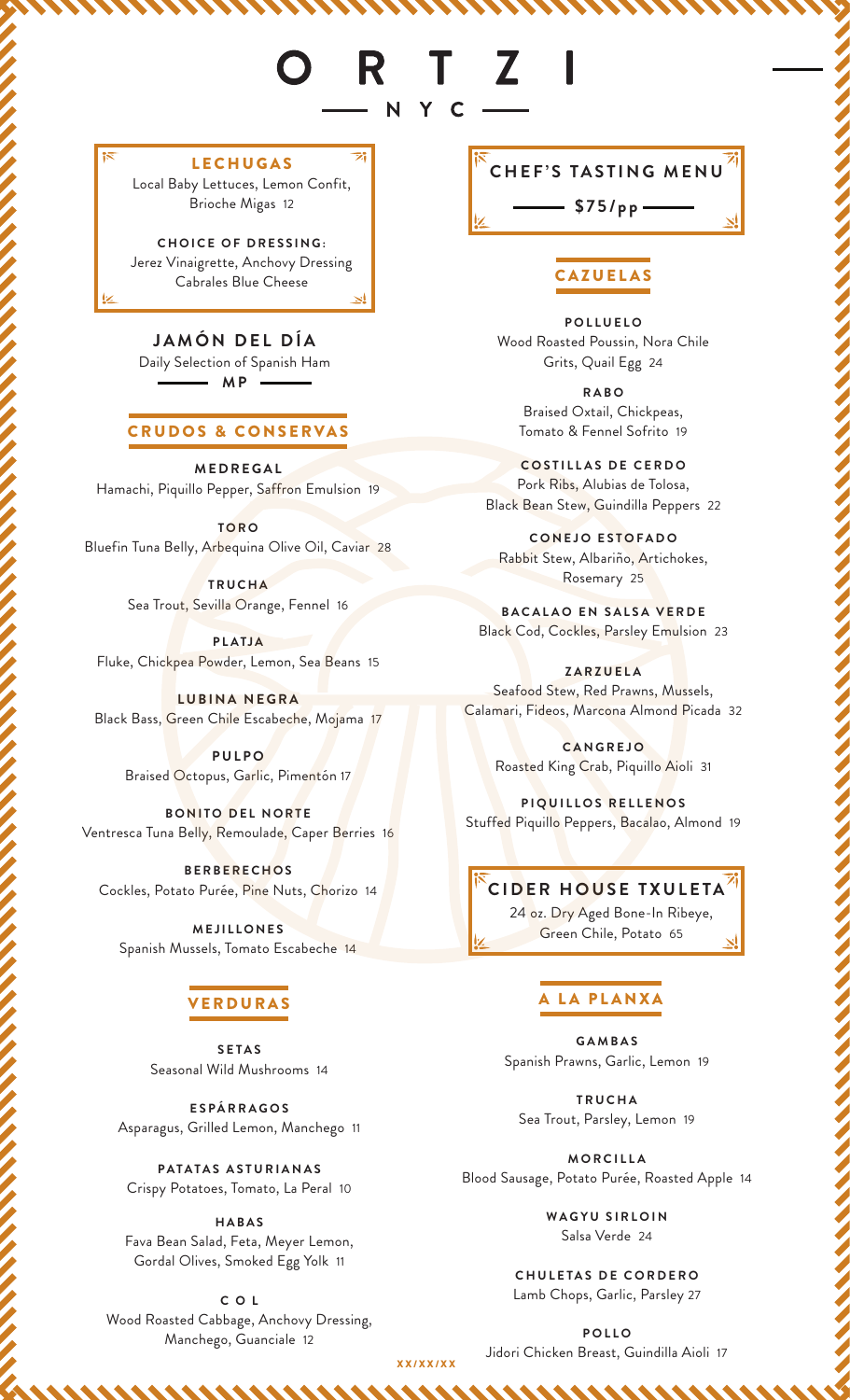# ORTZI N Y C —

# HOUSE COCKTAILS

| <b>HIRUNE</b><br>Maurin Quina, Greenhook Ginsmiths American Dry Gin,<br>Buil & Giné Vermut Priorat Natur                                    | \$14     |
|---------------------------------------------------------------------------------------------------------------------------------------------|----------|
| <b>BAIONA SOUR</b><br>Fair Quinoa Vodka, Patxaran, Grapefruit Juice,<br>Giffard Wild Elderflower Liqueur                                    | \$14     |
| <b>BIZKAIA ROYALE</b><br>Bere Aran Sidra Sagarda Natural, Domaine Jacquiot Crème de Cassis                                                  | \$12     |
| <b>BIARRITZ DAISY</b><br>Rhum J.M. Blanc 80 Proof, Lime Juice, Giffard Banana Liqueur,<br>Uriondo Txakolina Bizkaia 2015                    | \$15     |
| ARAGÓN SPECIAL<br>Lustau Brandy de Jerez Solera Reserva, Bigallet China-China Amer,<br>Licor 43, Peychaud's Bitters, La Muse Verte Absinthe | \$14     |
| <b>DONOSTIA COOLER</b><br>Gin Mare Mediterranean Gin, Emile Pernot Liqueur Sapin,<br>Miró Vermut de Reus Extra Seco                         | \$14     |
| <b>SANGRIA GORRIA (RED)</b><br>Red Wine, Cherry Syrup, Lustau Brandy de Jerez Solera Reserva                                                | \$9/\$36 |
| SANGRIA ZURI (WHITE)<br>White Wine, Honey-Rosemary Syrup, Banana Liqueur                                                                    | \$9/\$36 |

# BEER & CIDER

| <b>DRAFT BEERGlass /Bottle</b>                                               |
|------------------------------------------------------------------------------|
| <b>MAHOU LAGER</b> Spain<br>\$6                                              |
| PEEKSKILL BREWING PALE ALE New York<br>\$6                                   |
| <b>BARRIER BREWING CO.</b><br>\$6<br>Czech-Style Pilsner "Impostor" New York |
| \$7<br><b>BERE ARAN</b> Sidra Natural (Basque Cider) Spain                   |
| <b>BOTTLED CIDER</b> Glass /Bottle                                           |
| ISTASEGI Cider Sagrado 2015 (Half Bottle) Spain<br>\$12                      |
| AARON BURR "Appinette" NV (Half Bottle) Spain<br>\$28                        |
| TXOPINONDO Sidra Natural (Basque Cider) Spain<br>\$28                        |
| <b>JULIEN THUREL</b> Sidra Natural (Basque Cider) Spain<br>\$52              |
| <b>CLOS DE LA FONTAINE HUGO</b>                                              |
| Sidra Natural (Basque Cider) Spain<br>\$35                                   |
| LE PÈRE JULES Cidre Bouché Brut NV France<br>\$42                            |
| LE PÈRE JULES Poiré Bouché Brut NV (Perry) France<br>\$36                    |

# WINES BY THE GLASS

| <b>SPARKLING</b>                                                                                   | <b>······ Glass /Bottle</b> |
|----------------------------------------------------------------------------------------------------|-----------------------------|
| <b>SUMAROCCA</b> Cava Brut Reserve "Ya Cuvée" NV                                                   | \$12/\$48                   |
| Xarel-lo, Parellada, Macabeu                                                                       |                             |
| RAVENTOS I BLANC Conca del Riu Brut Rosé "de Nit" 2014<br>Macabeu, Xarel-lo, Parellada, Monastrell | \$17/\$68                   |
| <b>AUBRY</b> Champagne Brut NV<br>Pinot Meunier, Chardonnay, Pinot Noir                            | \$23/\$92                   |
| WHITE                                                                                              | Glass /Bottle               |
| <b>BODEGAS D'BERNA 2013</b><br>Godello                                                             | \$15/\$60                   |
| <b>BODEGAS LUIS ALEGRE</b> Rioja Blanco Sobre Lias 2014<br>Viura, Malvasia                         | \$11/\$44                   |
| <b>LAGAR DE COSTA 2015</b>                                                                         | \$14/\$56                   |
| Albariño                                                                                           |                             |
| <b>CHAMPALOU</b> Vouvray Sec 2015<br>Chenin Blanc                                                  | \$15/\$60                   |
| <b>DOMAINE DU PRÉ SEMELÉ</b> Sancerre 2915<br>Sauvignon Blanc                                      | \$16/\$64                   |
| <b>DOMAINE THOMAS MOREY</b> Bourgogne Blanc 2014<br>Chardonnay                                     | \$18/\$72                   |
| ROSÉ Glass /Bottle                                                                                 |                             |
| <b>ALIAGA</b> Lagrima de Garnacha Rosado 2014                                                      | \$10/\$40                   |
| <b>REZEBAL</b> Getariako Txakolina Rosé 2015                                                       | \$12/\$48                   |

| RED Glass /Bottle                                  |           |
|----------------------------------------------------|-----------|
| <b>CHÂTEAU GAUTOUL 2011</b>                        | \$13/\$52 |
| Malbec                                             |           |
| <b>CHÂTEAU TOUR DU PAS SAINT-GEORGES 2010</b>      | \$15/\$60 |
| Merlot, Cabernet Franc, Cabernet Sauvignon         |           |
| <b>DOMAINE THENARD</b> Givry 1er Cru 2013          | \$19/\$76 |
| Pinot Noir                                         |           |
| D. VENTURA "Viña do Burato" 2015                   | \$13/\$52 |
| Mencia                                             |           |
| <b>CONVENTO SAN FRACISCO</b> Ribera del Duero 2006 | \$18/\$72 |
| Tempranillo and Merlot                             |           |
|                                                    |           |

**RIOJA** D.O. Rioja is made up o three subzones: Alta, Alavesa, and Baja. Each<br>subzone has unique characteristics and the experience of tasting across each enhances<br>the appreciation of one of Spain's most highly prized wine

| In addition to the prices below, we are happy to offer you a two-ounce taste of each Rioja for \$14. |           |
|------------------------------------------------------------------------------------------------------|-----------|
| LA RIOJA ALTA Rioja Reserva "Viña Alberdi" 2010<br>Tempranillo                                       | \$15/\$60 |
| <b>OLIVIER RIVIÈRE</b> Rioja "Rayos Uva" 2015<br>Tempranillo, Graciano, Garnacha                     | \$15/\$60 |
| <b>SEÑORÍO DE BARRIOBERO</b> Rioja Crianza 2013<br>Tempranillo, Mazuelo                              | \$12/\$48 |

#### **FROM THE PORRON**

*A Porron is a traditional Spanish glass wine pitcher. It is meant for communal drinking and adds festivity and a little bit of adventure to a traditional glass of wine.*

TXAKOLI ••••••••••••••• **Quater Liter /Half Liter**

SIDRA ••••••••••••••••• **Quarter Liter/Half Liter**

URIONDO Bizkaiko Txakolina 2015 **\$14/28**

DOMAINE BORDATTO "Txalaparta" 2014 **\$18/\$36**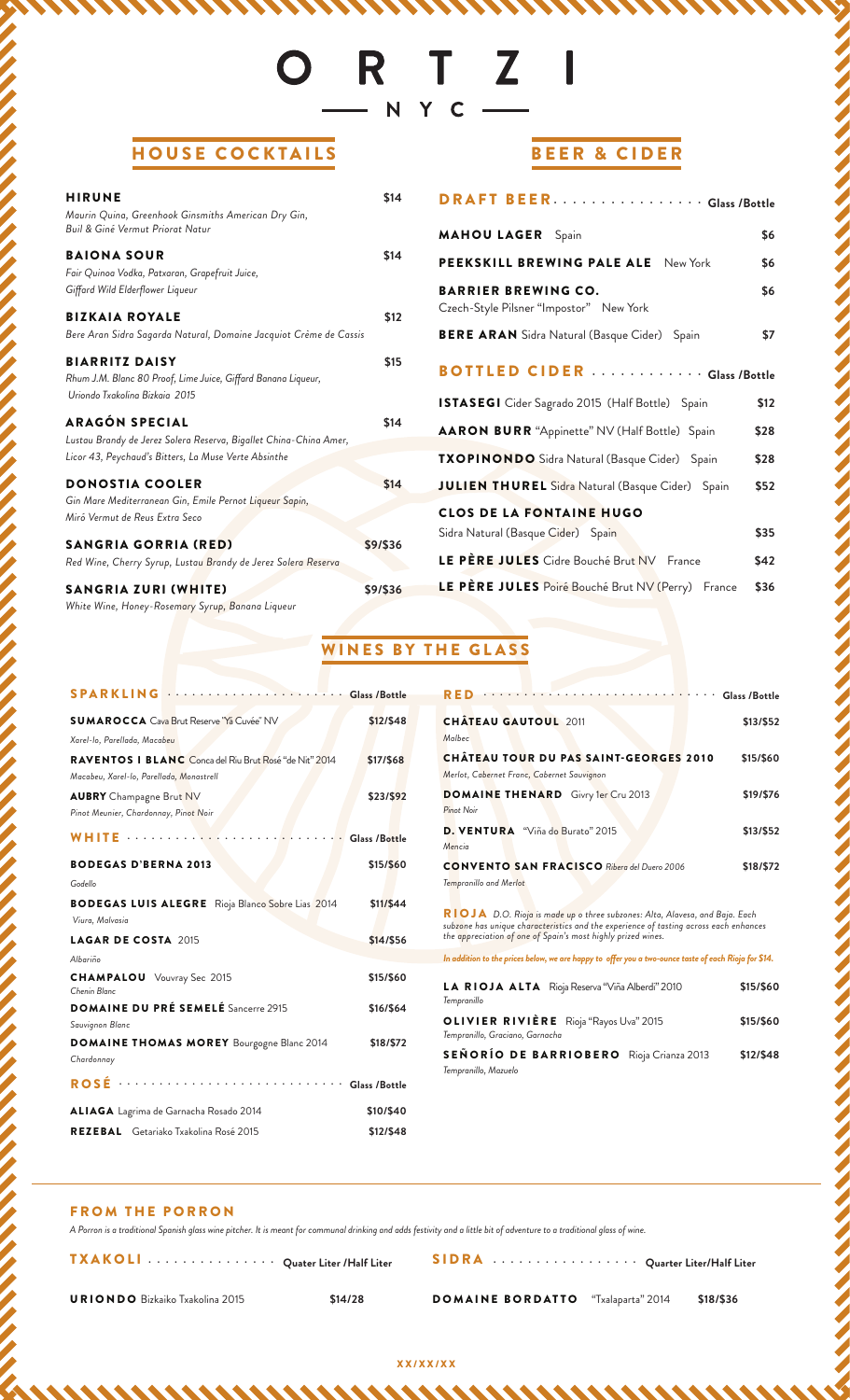# ORTZI N Y C —

# BREAKFAST

# BISCAY BREAKFAST

Two Eggs Any Style Potato Hash 16 Choice of: Bacon, Chistorra, Breakfast Sausage Choice of Toast

# BENEDICTO

Chorizo, Swiss Chard, Poached Egg, Espelette Hollandaise Potato Hash 16

# BOCADILLO

Egg Sandwich, Manchego, Bacon, Brioche, Potato Hash 15

# SMOKED SALMON

White Fish Salad, Red Onion, Capers, Toasted Bagel 18

#### 18 ORTZI OMELET **Choose (2) \*served with potato hash & choice of toast**

Manchego Goat Cheese Cheddar Asparagus

Roasted Tomato Wild Mushrooms Bacon Serrano Ham

### PANCAKES

Stone Fruit, Sangria Syrup, Canela Whipped Cream 14

#### FRENCH TOAST

Sidra Glazed Apples, Maple Syrup, Marcona Almonds 16

YOGURT & GRANOLA

Apple, Cherry Fig Marmalade, Greek Yogurt 14

# SIDES

TWO EGGS ANY STYLE 9 POTATO HASH 6 APPLEWOOD SMOKED BACON 8 BREAKFAST SAUSAGE 8 SEASONAL FRUIT & BERRIES 7 YOGURT & GRANOLA 9

OATMEAL 6 TOAST: WHITE, WHOLE WHEAT, RYE, GLUTEN FREE BREAD 4 BAGEL WITH CREAM CHEESE 6 CEREAL WITH MILK 6 GRAPEFRUIT BRÛLÉE 6

# BEVERAGES

COFFEE 4 AMERICANO 4 LATTE 5 CAPPUCCINO 5 HOT CHOCOLATE 5 ESPRESSO 4

TEA 7 ORANGE JUICE 7 GRAPEFRUIT JUICE 7 TOMATO JUICE 6 CRANBERRY JUICE 7 ICED COFFEE 6